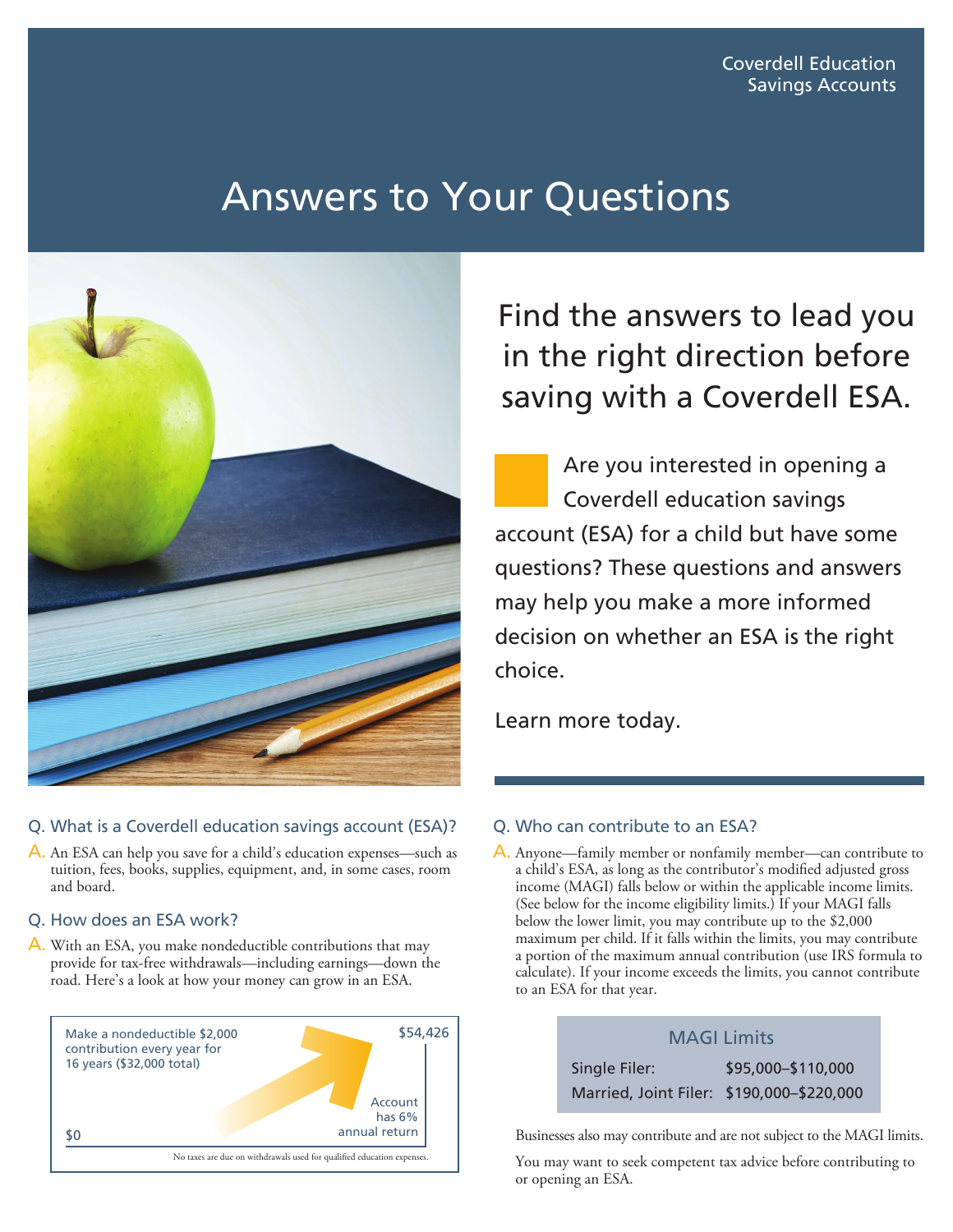## Q. How much can I contribute to an ESA?

A. Depending on your MAGI, you may be able to contribute up to \$2,000 per child. For example, if you choose to contribute to the ESAs of three children and you are eligible to give the full contribution amount, you could contribute \$6,000 total (\$2,000 to each child). Each child may receive no more than \$2,000 total per year in ESA contributions. Thus, if several individuals are making ESA contributions for the same child, a coordinated effort will ensure that the total contributions a child receives in one year do not result in an excess contribution.

## Q. What is the deadline for making ESA contributions each year?

A. You have until the due date for filing your federal income tax return for the year to contribute to an ESA. For most individuals, this is April 15.

### Q. How long can I contribute to a child's ESA?

A. You can make contributions to a child's ESA until she reaches age 18.\*

## Q. If I contribute to an ESA, can I still contribute to a Traditional or Roth IRA?

A. ESA contributions do not affect your ability to make Traditional or Roth IRA contributions.

## Q. Who controls the ESA?

A. Every ESA must have a "responsible individual" assigned to oversee the account. This person directs the investments within the account, decides when to withdraw money, and decides if and when to transfer or roll over the assets to another eligible family member's ESA. Generally, the "responsible individual" is a parent or legal guardian of the child. The child may serve as the responsible individual after becoming an adult.

## Q. Can ESA assets be moved to another ESA?

A. Yes. Assets can be transferred or rolled over from one ESA to another ESA for the same child or an eligible family member of the child. There is no time limit for executing a transfer, but rollovers between ESAs must be completed within 60 days. Keep in mind that only one rollover is permitted every 12 months.

## Q. Who is considered an eligible family member for purposes of a transfer or rollover?

A. An eligible family member must be under the age of 30\* and either the child's spouse, sibling, niece, nephew, parent, aunt, uncle, child, grandchild, in-law, or first cousin.

#### Q. Can retirement plan assets be rolled over to an ESA?

A. No. Assets from IRAs, employer-sponsored retirement plans, and even qualified tuition programs (QTPs or state 529 plans) cannot be rolled over to ESAs. Military death benefit gratuities or Servicemembers' Group Life Insurance payments, however, may be rolled over to an ESA if completed within one year from receipt.

### Q. Can ESA assets be moved to a QTP?

A. Yes. ESA distributions are tax-free if contributed to a QTP for the same child.

#### Q. When can ESA money be accessed?

A. The responsible individual can withdraw money from the child's ESA at any time, without restriction. The amount withdrawn is tax-free if used for qualified education expenses.

### Q. What education expenses are considered to be qualified?

A. Qualified expenses are outlined in the chart below.

|                                                 | <b>Eligible Expenses</b>                                                                                                | <b>Condition for Qualification</b>                                                              |
|-------------------------------------------------|-------------------------------------------------------------------------------------------------------------------------|-------------------------------------------------------------------------------------------------|
| Higher<br><b>Education</b>                      | • Tuition and fees<br>Books, supplies, and equipment                                                                    | Must be required for enrollment<br>(no minimum enrollment standard)                             |
|                                                 | Room and board (subject to limits)<br>$\bullet$                                                                         | Student must be enrolled at least<br>half-time                                                  |
|                                                 | Computer technology, equipment, Internet<br>access, and related services                                                | Must be used by student during any of the<br>years the student is enrolled                      |
| Elementary<br>and Secondary<br><b>Education</b> | Tuition and fees<br>Books, supplies, and equipment<br>Academic tutoring<br>Special needs services                       | Must be <i>incurred</i> in connection with<br>enrollment or attendance                          |
|                                                 | Room and board<br>• Uniforms<br>Transportation<br>$\bullet$<br>Supplementary items (including<br>extended day programs) | Must be required or provided by school in<br>connection with attendance or enrollment           |
|                                                 | Computer technology, equipment, Internet<br>access, and related services                                                | Must be used by student and student's family<br>during any of the years the student is enrolled |